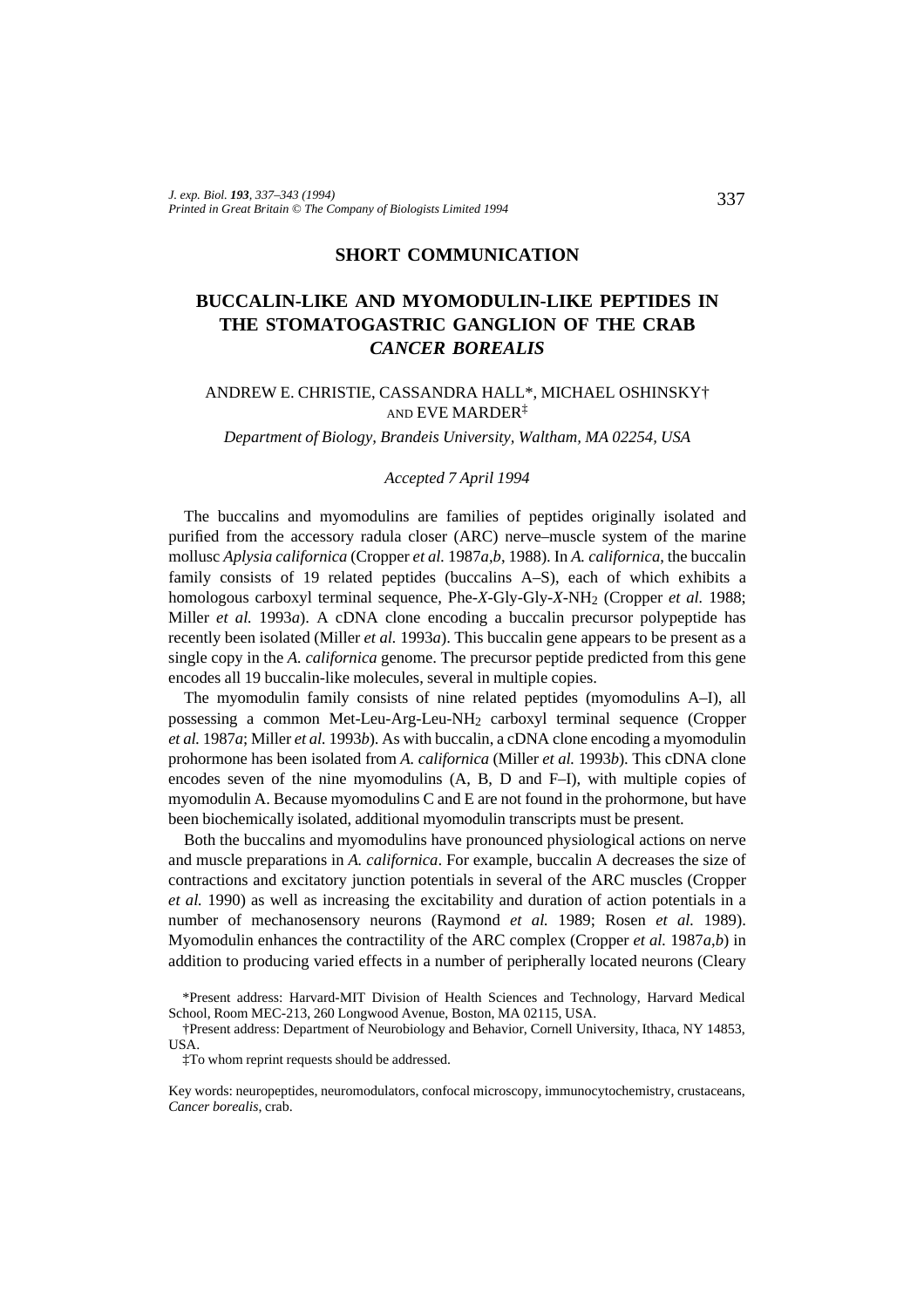## 338 **A. E. CHRISTIE AND OTHERS**

*et al.* 1987; Critz *et al.* 1989; Rosen *et al.* 1989). Because both peptide families are found in neurons that contain other small-molecule transmitters, it is believed that both the buccalins and the myomodulins function as cotransmitters or neuromodulators.

In the present paper, we show that buccalin-like and myomodulin-like immunoreactive fibers project into the neuropil of the stomatogastric ganglion (STG) of the crab *Cancer borealis*. Some of the likely sources of these projections include immunoreactive somata in the commissural ganglia (CGs). The anti-buccalin antibody used is a rabbit polyclonal antiserum raised against buccalin A (Gly-Met-Asp-Ser-Leu-Arg-Leu-NH2; Miller *et al.* 1992). The myomodulin antibody is a rabbit polyclonal antiserum raised against myomodulin C (Gly-Trp-Ser-Met-Leu-Arg-Leu-NH2; Miller *et al.* 1991).

Rock crabs, *Cancer borealis* (*N*=51), were obtained from local fishermen (Boston, MA, USA) and maintained in artificial seawater aquaria at  $10^{\circ}$ C. In all experiments, tissues were processed for immunocytochemistry as whole mounts using the indirect immunofluorescence methods of Beltz and Kravitz (1983). Specifically, the entire stomatogastric nervous system (STNS) [the two CGs, the esophageal ganglion (OG) and the STG] was dissected in physiological saline chilled to approximately 4 ˚C, fixed overnight with 4% paraformaldehyde in  $0.1 \text{ mol}^{-1}$  sodium phosphate buffer (pH 7.3–7.4), and rinsed six times over approximately 6h in a solution of  $0.1 \text{ mol}^{-1}$ sodium phosphate (pH 7.2), 0.3 % Triton X-100, 0.1 % sodium azide (PTA). Following the rinse series, tissue was incubated in a solution of PTA, primary antibody and 10 % goat normal serum for 18–24 h. Anti-buccalin A antibody was used at final dilutions ranging from 1:100 to 1:300. Anti-myomodulin antibody was used at final dilutions ranging from 1:200 to 1:750. After incubation in primary antibody, tissues were rinsed as before in PTA and subsequently incubated with a 1:25 dilution of fluorescein- or rhodamine-labeled secondary antibody (goat anti-rabbit affinity-purified IgG, Boehringer-Mannheim) in PTA plus 10 % goat normal serum for 12–24 h. Following incubation with secondary antibody, each preparation was rinsed six times in  $0.1 \text{ mol}^{-1}$ sodium phosphate buffer (pH 7.2) over approximately 6 h, then mounted between glass coverslips in 80% glycerin and 20% 20 mmol  $1^{-1}$  sodium carbonate, pH 9.5. Some preparations (*N*=38) were viewed with a Zeiss epifluorescence microscope (IM35) equipped with filter sets optimized for either fluorescein or rhodamine. Other preparations (*N*=13) were viewed with a Biorad MRC 600 laser-scanning confocal microscope equipped with a krypton/argon mixed-gas laser and the standard YHS (for rhodamine) or BHS (for fluorescein) filter blocks provided by the manufacturer. Cell counts and measurements were made only from preparations viewed on the confocal microscope.Values are presented as mean ± S.D.

Within the STG, buccalin-like immunoreactivity is confined to the centrally located neuropil (*N*=5 ganglia; Fig. 1). None of the approximately 30 neurons of the STG displays any buccalin-like staining. Within the neuropil, the antibody stains both fine neurites and small (less than  $10 \mu m$ ) varicosities. As with the patterns of immunoreactivity seen using antibodies that recognize other modulators (Baldwin *et al.* 1992; Christie *et al.* 1992), the majority of labeled profiles are found in the peripheral portion of the neuropil, with the central core of the neuropil being devoid of staining.

All buccalin-like labeling within the STG originates from a bundle of 2–4 brightly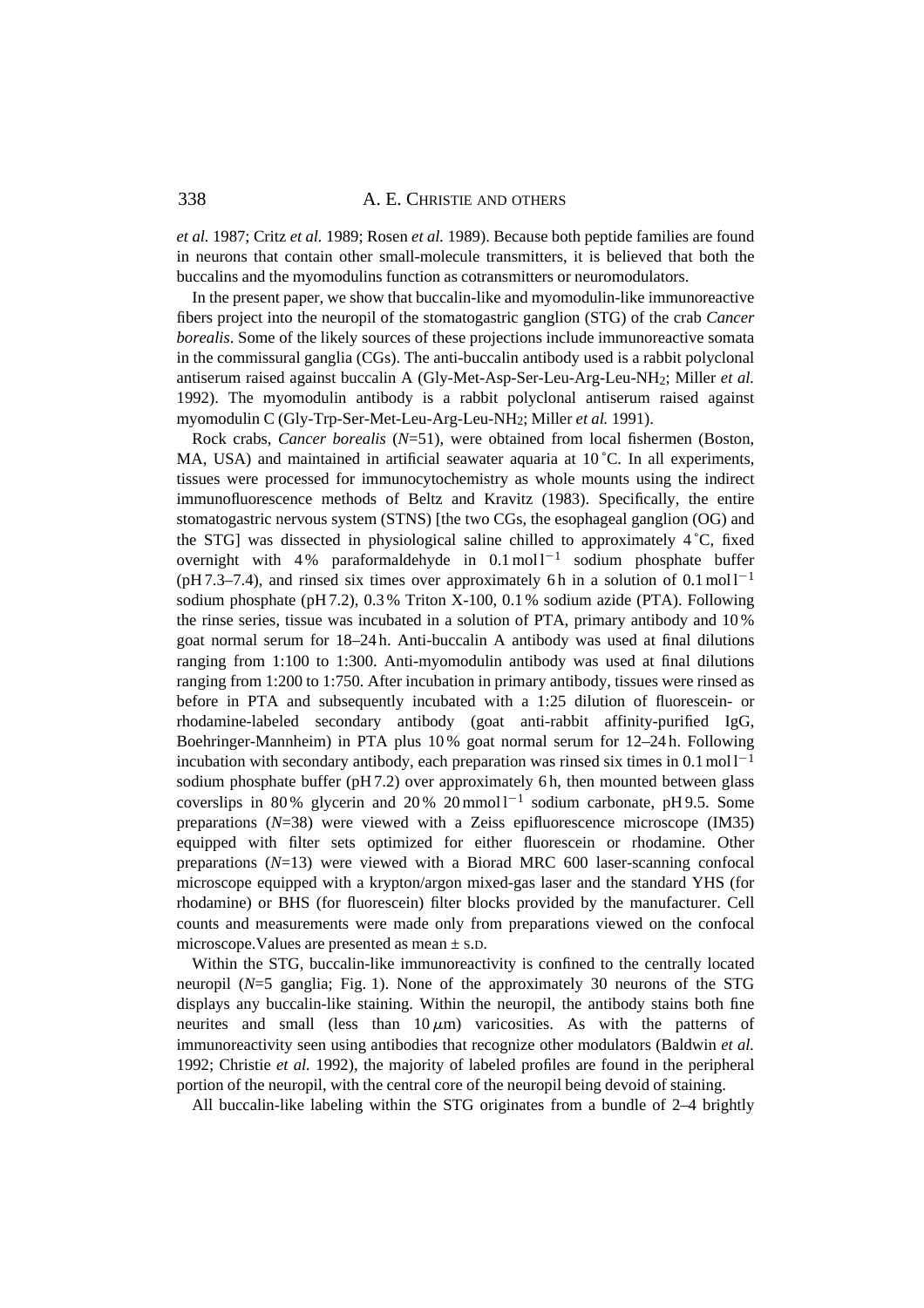

Fig. 1. Distribution of buccalin-like immunoreactivity in the stomatogastric ganglion (STG) and other regions of the stomatogastric nervous system. (A) Laser-scanning confocal micrograph of rhodamine-labeled buccalin-like immunoreactivity in the STG. This image is the summation of 40 optical sections taken at  $2 \mu m$  intervals. Scale bar,  $100 \mu m$ . (B) Schematic representation of buccalin-like immunoreactivity in the ganglia and nerves of the stomatogastric nervous system. CG, commissural ganglion; OG esophagael ganglion; ion, inferior esophageal nerve; ivn, inferior ventricular nerve; son, superior esophageal nerve; stn, stomatogastric nerve; dvn, dorsal ventricular nerve.

labeled fibers that enter the ganglion through the stomatogastric nerve (stn) (Fig. 1B). These fibers can be traced back from the stn to its junction with the paired superior oesophageal nerves (sons). At the son/stn junction these fibers separate, with 1–2 buccalin-like immunoreactive axons projecting into each son.

The buccalin-like immunoreactivity in the STG probably represents projections from somata present in the CGs. Within each CG (*N*=8 ganglia), the buccalin antibody stains 1–2 large (76 $\pm$ 5  $\mu$ m, *N*=15 somata) and 5–8 small (29 $\pm$ 6  $\mu$ m, *N*=51 somata) neurons in addition to neuropil and several fibers (Fig. 1B). The two large buccalin-immunopositive somata are located in the area of the CG immediately adjacent to the son and, in one preparation, appeared to give rise to the labeled son fibers. The majority of processes in the neuropil of each CG are derived from fibers traveling in the commissure and originating in both the supraesophageal ganglion ('the brain') and the thoracic nervous system. Several fibers can also be seen to exit each CG through the inferior esophageal nerves (ions). The source and destination of these projections remain unknown. Within the OG (Fig. 1B), two neurons approximately in 50  $\mu$ m in diameter (50 $\pm$ 4  $\mu$ m, *N*=10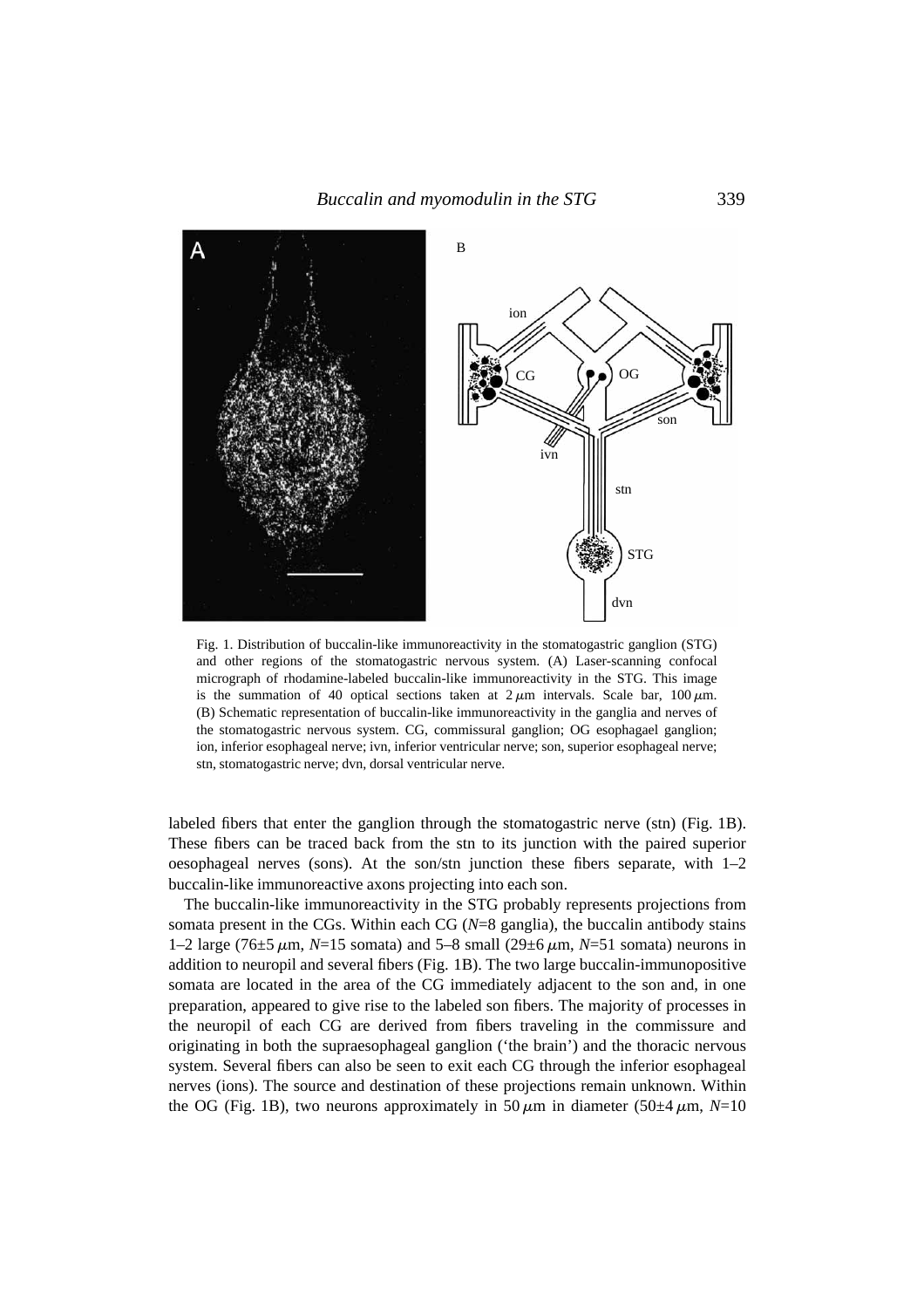

Fig. 2. Distribution of myomodulin-like immunoreactivity in the STG and other regions of the stomatogastric nervous system. (A) Laser-scanning confocal micrograph of fluoresceinlabeled myomodulin-like immunoreactivity in the STG. This image is the summation of 36 optical sections taken at  $2 \mu m$  intervals. Scale bar, 100  $\mu$ m. (B) Schematic representation of myomodulin-like immunoreactivity in the ganglia and nerves of the stomatogastric nervous system. Abbreviations as in Fig. 1.

somata) were labeled. These somata project into the inferior ventricular nerve (ivn), which connects the OG with the brain, but do not project to the STG.

As with the buccalin antibody, the antiserum generated against myomodulin C labels a wide variety of structures within the STNS (Fig. 2). Like anti-buccalin, anti-myomodulin stains an extensive region of neuropil within the STG but does not stain any STG somata (*N*=8 ganglia). This neuropil, like that labeled by the buccalin antiserum, is composed of stained neurites and varicosities (Fig. 2). Although the majority of varicosities stained with anti-myomodulin are in the same size range as those stained by anti-buccalin, a small but distinct population of larger profiles (greater than  $10 \mu m$  in largest cross-sectional diameter) is also present. As with the buccalin-like immunoreactivity, the myomodulinlike label is confined to the peripheral portion of the neuropil, with the central core of the neuropil being devoid of staining.

The myomodulin-like immunoreactivity present in the STG originates from a bundle of fibers that enter the ganglion from the stn (Fig. 2). Because the axons within this bundle are often tightly clustered, it is difficult to count accurately the number of fibers entering the ganglion, but the bundle contains at least two distinct fibers, and in two preparations, three and five axons were distinguished. Although staining in these fibers is not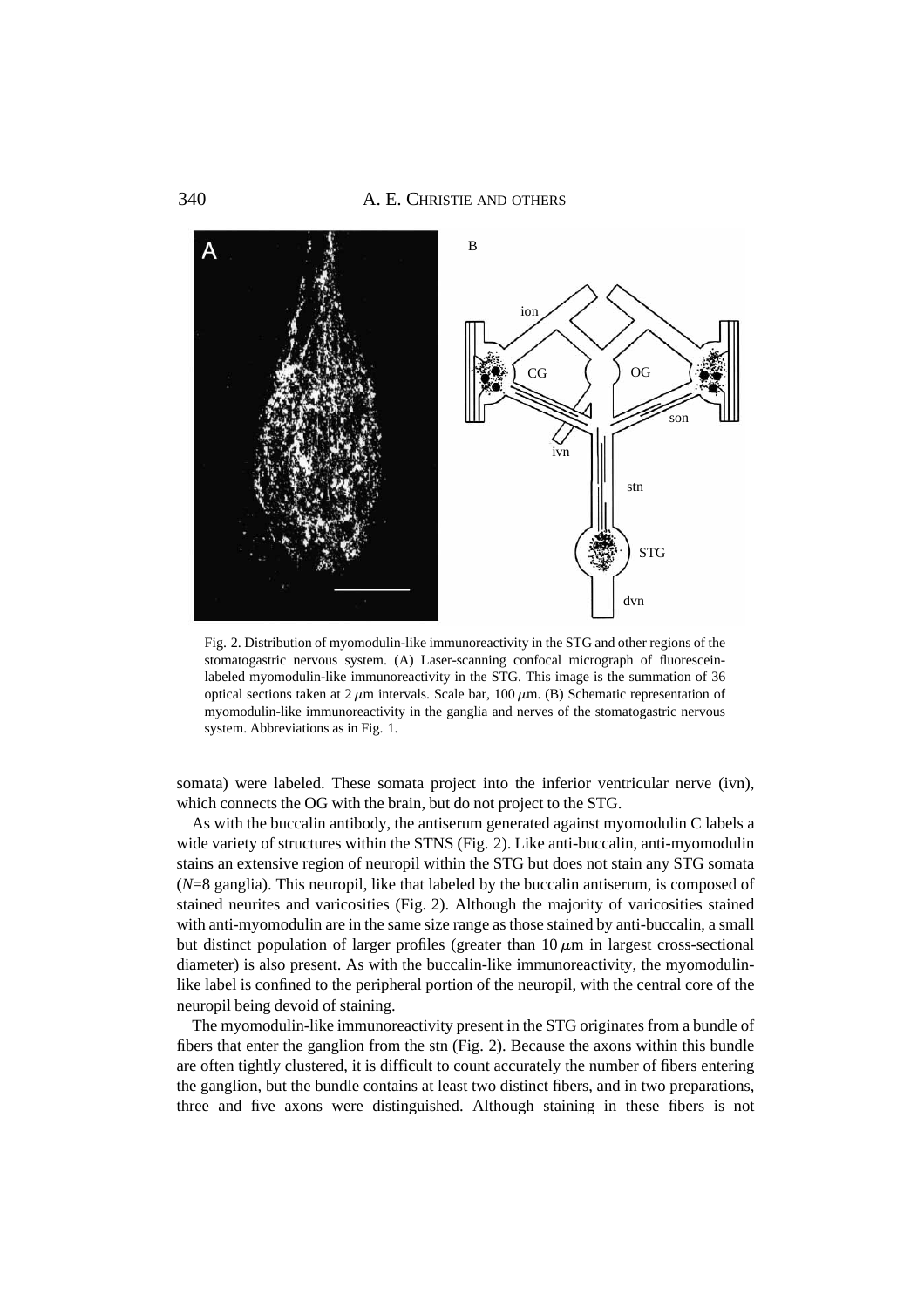continuous, it seems likely that they enter the stn from the sons, as immunoreactive fibers are found in these nerves but not in the esophageal nerve, the only other nerve joining the stn.

Within each CG ( $N=8$  ganglia), myomodulin-like immunoreactivity is present in 2–3 small  $(29\pm6 \,\mu \text{m}, N=30 \text{ somata})$  neurons, as well as in a region of dense neuropil and several fibers (Fig. 2B). As with the buccalin-like immunopositive axons, myomodulinlike immunoreactive fibers enter the CG through the commissures from the brain and the thoracic nervous system. No myomodulin-like immunoreactivity is present in the OG (*N*=8 ganglia).

To confirm that the buccalin-like and myomodulin-like immunoreactivity seen in the stomatogastric nervous system was due to the presence of peptides similar to the species found in *A. californica*, and not to cross reactivity for unrelated molecules, we conducted preabsorption controls of each antiserum. Each primary antibody was preincubated with various peptides for 3h at room temperature, prior to incubation with tissue. Preincubation of anti-buccalin with  $10^{-7}$  mol l<sup>-1</sup> buccalin (*N*=4 preparations) completely abolished staining, whereas preincubation with the same or higher concentrations  $(10^{-7}$ to  $10^{-5}$  mol l<sup>-1</sup>) of myomodulin (*N*=3 preparations), proctolin (*N*=3 preparations), Ser-Asp-Arg-Asn-Phe-Leu-Arg-Phe-NH2 (SDRNFLRFamide) (*N*=3 preparations), Thr-Asn-Arg-Asn-Phe-Leu-Arg-Phe-NH2 (TNRNFLRFamide) (*N*=3 preparations) or red pigment concentrating hormone (RPCH) (*N*=3 preparations) had no effect. Preincubation of antimyomodulin with  $10^{-7}$  mol<sup>1-1</sup> myomodulin (*N*=4 preparations) blocked myomodulin staining, but preincubation with buccalin  $(N=3$  preparations), proctolin  $(N=3)$ preparations), SDRNFLRFamide (*N*=3 preparations), TNRNFLRFamide (*N*=3 preparations) or RPCH ( $N=3$  preparations) ( $10^{-7}$  to  $10^{-5}$  mol l<sup>-1</sup>) did not affect staining.

Several studies have reported the presence of buccalin-like and myomodulin-like peptides in molluscan species other than *A. californica*, demonstrating that the buccalins and myomodulins represent families of peptides that are conserved in this phylum (Kobayashi and Muneoka, 1990). Our finding of buccalin-like and myomodulin-like immunoreactivity in the crustacean species *C. borealis* shows that the distribution of these peptide families is not confined to molluscs and suggests that they may be widespread.

In molluscs, the buccalins and myomodulins show not only structural conservation, but also exhibit a great degree of similarity in their role as neuromodulators within the ARC nerve–muscle system (Kobayashi and Muneoka, 1990). Although the presence of buccalin-like and myomodulin-like immunoreactivities within the *C. borealis* STNS does not necessarily imply that biologically active molecules are present, many of the neuromodulators, particularly the neuropeptides, known to exist in the STNS were originally detected in this fashion. For example, the presence of TNRNFLRFamide and SDRNFLRFamide in the STNS was initially described using antibodies generated against the molluscan peptide FMRFamide (Marder *et al.* 1987; Weimann *et al.* 1993). Likewise, the existence of cholecystokinin-like peptides was detected using antibody generated against the mammalian octapeptide (Turrigiano and Selverston, 1989). Future work employing bath-applications of buccalin-like and myomodulin-like molecules should shed more light on the roles these families of peptides play in the STG.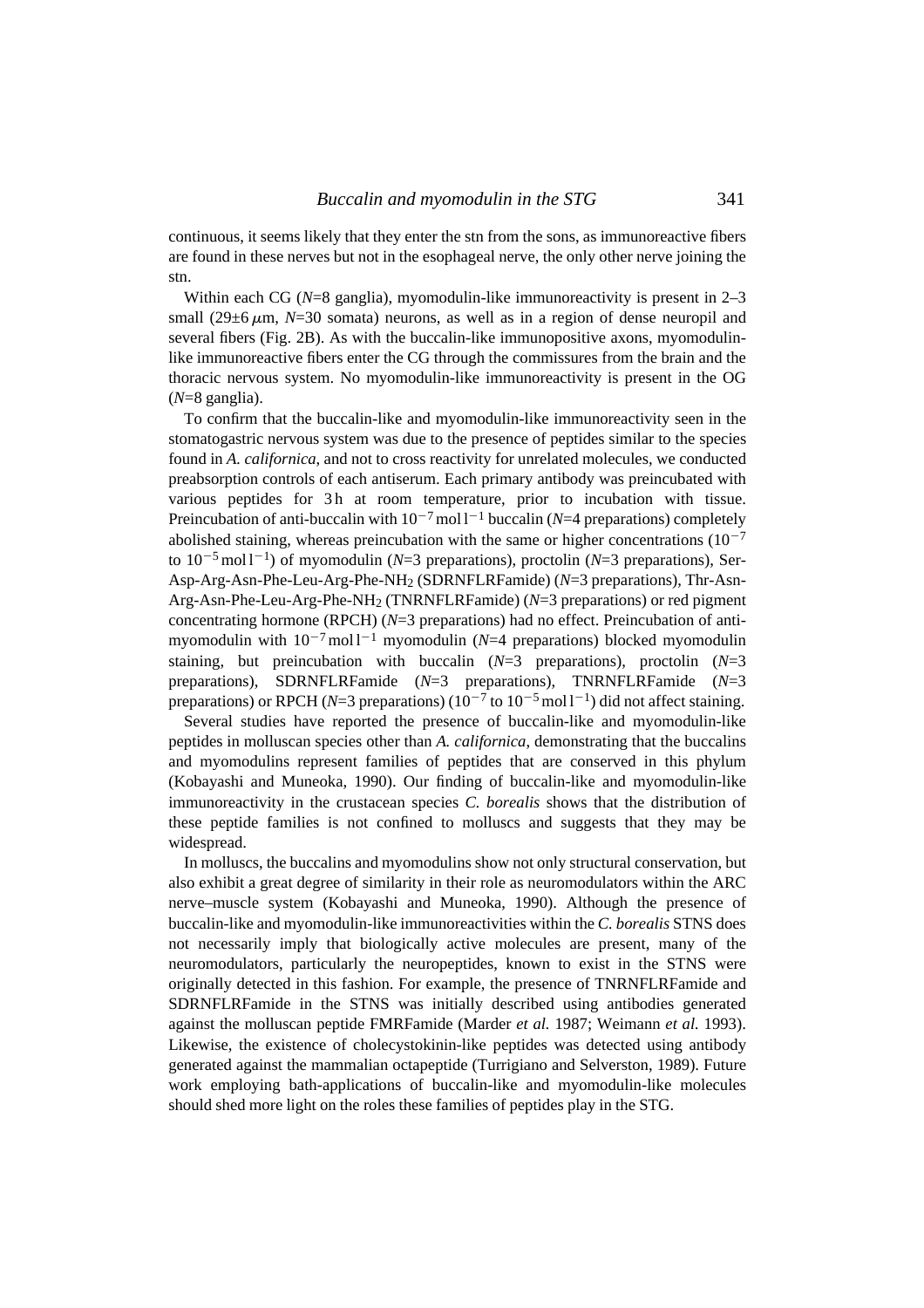The buccalin and myomodulin antibodies used in this study were gifts from Drs Klaudiusz Weiss and Elizabeth Cropper (Mount Sinai School of Medicine, New York City, New York, USA). The research was supported by NS 17813 and NIH Shared Instrument Grant RR05615. C.H. and M.O. were recipients of Nathan and Bertha Richter Awards for undergraduate research at Brandeis University.

#### **References**

- BALDWIN, D., CHRISTIE, A. E., MARDER, E. AND GRAUBARD, K. (1992). The distribution and microstructure of peptidergic immunoreactivities in the stomatogastric ganglion of the crab, *Cancer borealis. Soc. Neurosci. Abstr.* **18**, 417.
- BELTZ, B. S. AND KRAVITZ, E. A. (1983). Mapping of serotonin-like immunoreactivity in the lobster nervous system. *J. Neurosci.* **3**, 585–602.
- CHRISTIE, A. E., BALDWIN, D., GRAUBARD, K. AND MARDER, E. (1992). A comparison of the microstructure of cholecystokinin-like immunoreactivity in the stomatogastric ganglion of three decapod crustacea. *Soc. Neurosci. Abstr.* **18**, 471.
- CLEARY, L. J., BAXTER, D. A. AND BRYNE, J. H. (1987). Myomodulin, a novel neuropeptide, modulates action potentials in pleural sensory neurons in *Aplysia. Soc. Neurosci. Abstr.* **13**, 1440.
- CRITZ, S. D., BAXTER, D. A. AND BYRNE, J. H. (1989). Modulatory effects of serotonin, FMRFamide and myomodulin on the duration of action potentials, excitability and membrane currents in tail sensory neurons of *Aplysia. J. Neurophysiol.* **66**, 1912–1926.
- CROPPER, E. C., LLOYD, P. E., REED, W., TENEBAUM, R., KUPFERMANN, I. AND WEISS, K. R. (1987*a*). Multiple neuropeptides in cholinergic motor neurons of *Aplysia*: evidence for modulation intrinsic to the motor circuit. *Proc. natn. Acad. Sci. U.S.A*. **84**, 3486–3490.
- CROPPER, E. C., MILLER, M. W., TENENBAUM, R., KOLKS, M. A. G., KUPFERMANN, I. AND WEISS, K. R. (1988). Structure and action of buccalin: a modulatory neuropeptide localized to an identified small cardioactive peptide-containing cholinergic motor neuron of *Aplysia californica. Proc. natn. Acad. Sci. U.S.A.* **85**, 6177–6181.
- CROPPER, E. C., MILLER, M. W., VILIM, F. S., TENENBAUM, R., KUPFERMANN, I. AND WEISS, K. R. (1990). Buccalin is present in the cholinergic motor neuron B16 of *Aplysia* and it depresses accessory radula closer muscle contractions evoked by stimulation of B16. *Brain Res.* **512**, 175–179.
- CROPPER, E. C., TENENBAUM, R., KOLKS, M. A. G., KUPFERMANN, I. AND WEISS, K. R. (1987*b*). Myomodulin: a bioactive neuropeptide present in an identified cholinergic buccal motor neuron of *Aplysia. Proc. natn. Acad. Sci. U.S.A.* **84**, 5438–5468.
- KOBAYASHI, M. AND MUNEOKA, Y. (1990). Structure and action of molluscan neuropeptides. *Zool. Sci.* **7**, 801–814.
- MARDER, E., CALABRESE, R. L., NUSBAUM, M. P. AND TRIMMER, B. (1987). Distribution and partial characterization of FMRFamide-like peptides in the stomatogastric nervous systems of the rock crab, *Cancer borealis* and the spiny lobster, *Panulirus interruptus*. *J. comp. Neurol.* **259**, 150–163.
- MILLER, M. W., ALEVIZOS, A., CROPPER, E. C., KUPFERMANN, I. AND WEISS, K. R. (1992). Distribution of buccalin-like immunoreactivity in the central nervous system and peripheral tissues of *Aplysia californica. J. comp. Neurol.* **320**, 182–195.
- MILLER, M. W., ALEVIZOS, A., CROPPER, E. C., VILIM, F. S., KARAGOGEOS, D., KUPFERMANN, I. AND WEISS, K. R. (1991). Localization of myomodulin-like immunoreactivity in the central nervous system and peripheral tissues of *Aplysia californica. J. comp. Neurol.* **314**, 627–644.
- MILLER, M. W., BEUSHAUSEN, S., CROPPER, E. C., EISINGER, K., STAMM, S., VILIM, F., VITEK, A., ZAJC, A., KUPFERMANN, I., BROSIUS, J. AND WEISS, K. R. (1993*a*). The buccalin-related neuropeptides: isolation and characterization of an *Aplysia* cDNA clone encoding a family of peptide cotransmitters. *J. Neurosci.* **13**, 3346–3357.
- MILLER, M. W., BEUSHAUSEN, S., VITEK, A., STAMM, S., KUPFERMANN, I., BROSIUS, J. AND WEISS, K. R. (1993*b*). The myomodulin-related neuropeptides: characterization of a gene encoding a family of peptide cotransmitters in *Aplysia. J. Neurosci.* **13**, 3358–3367.
- RAYMOND, J. L., SHULMAN, E. E., BAXTER, D. A., CLEARY, L. J. AND BYRNE, J. H. (1989). Differential effects of the peptide buccalin and serotonin on membrane currents, action potential duration and excitability in pleural sensory neurons of *Aplysia. Soc. Neurosci. Abstr.* **15**, 1284.